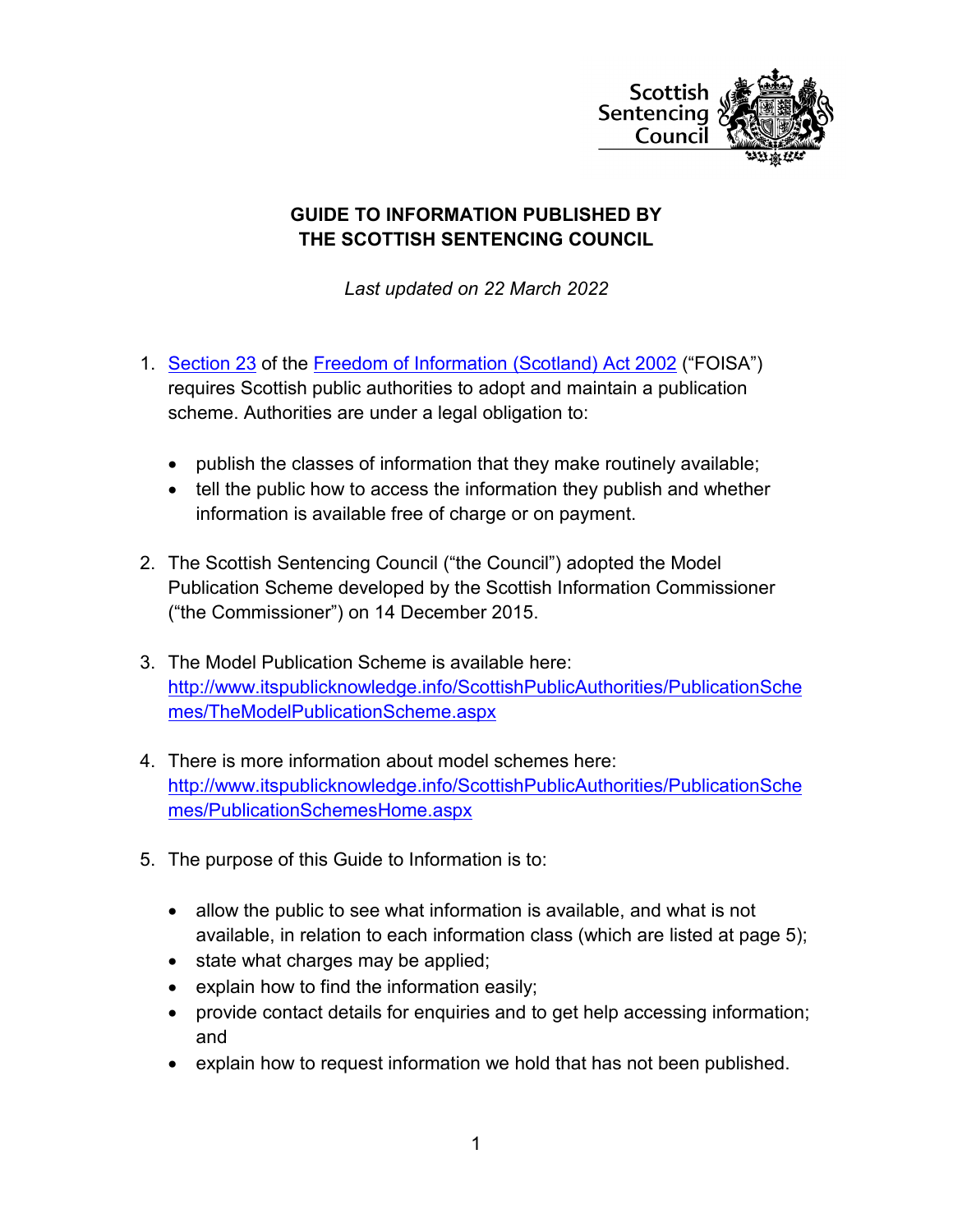- 6. The Guide is split into the following six sections:
	- Availability and formats
	- Exempt information
	- Copyright
	- Charges
	- Contact us
	- The classes of information that we publish

#### **Availability and formats**

- 7. This section provides details of the information we routinely publish under the classes of information in the Commissioner's Model Publication Scheme. Where the information is published online, links are provided to relevant website pages or other sites as appropriate. This publication scheme will be reviewed regularly to accurately reflect the full range of information published.
- 8. The information we publish is available on the Scottish Sentencing Council website at [www.scottishsentencingcouncil.org.uk.](http://www.scottishsentencingcouncil.org.uk/) If you do not have access to the internet you can contact us and request the information in paper form. In some instances a charge may be required for hard copy material. The section below on charges provides more information.

## **Exempt information**

- 9. We aim to be as open as possible. We take proactive steps to publish information that may be of public interest, and we endeavour to respond to requests under FOISA and the [Environmental Information \(Scotland\)](http://www.legislation.gov.uk/ssi/2004/520/contents/made)  [Regulations 2004](http://www.legislation.gov.uk/ssi/2004/520/contents/made) in accordance with relevant statutory provisions and guidance from the Commissioner.
- 10.We do not provide access to information which is personal data under the [Data Protection Act 2018](https://www.legislation.gov.uk/ukpga/2018/12/contents) or information where disclosure is prohibited by law.
- 11.In some circumstances we will withhold information where it is exempt under FOISA. Where this is the case we will indicate why the information has been withheld.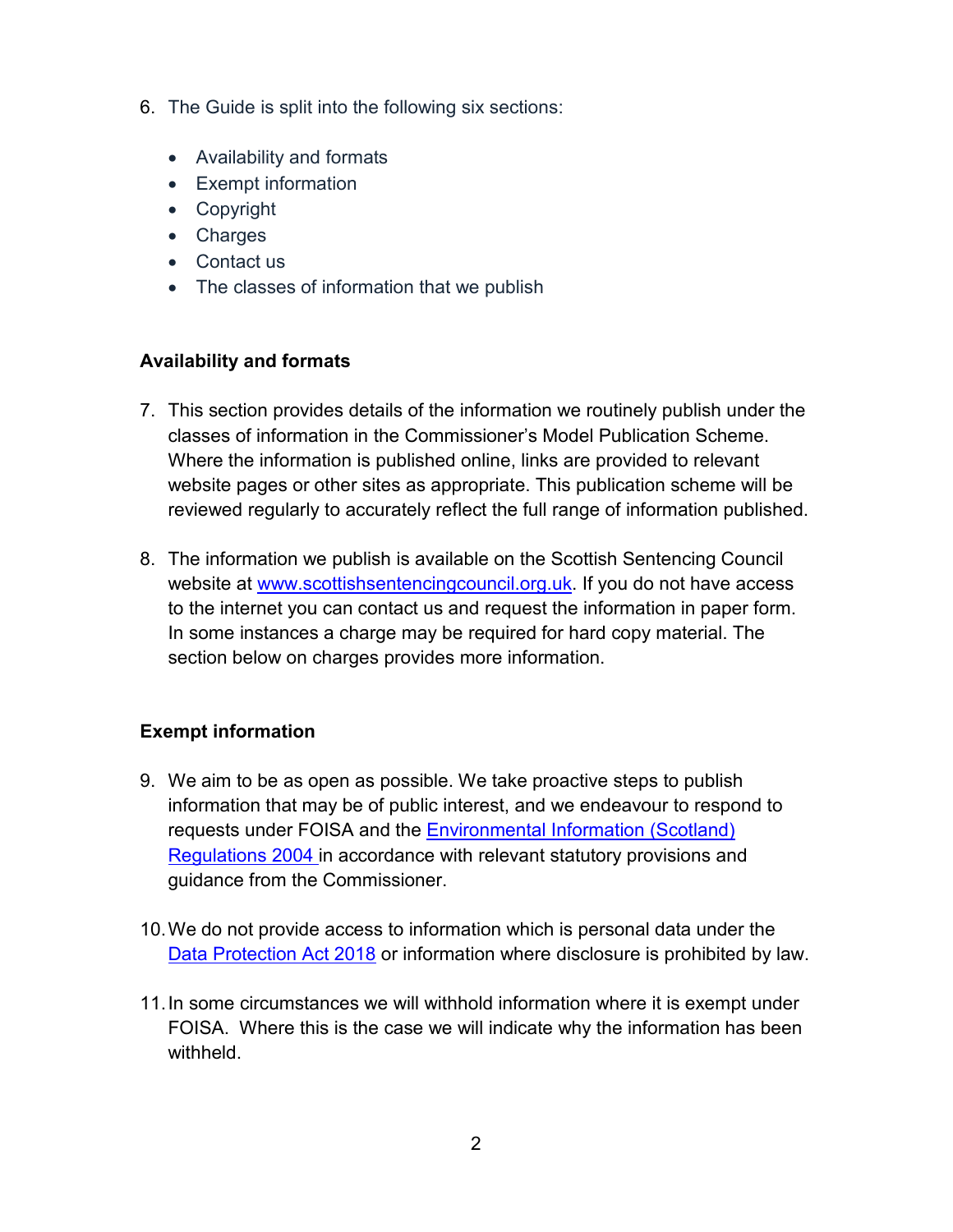# **Copyright**

- 12.The information we produce is subject to Crown copyright unless stated otherwise.
- 13.Anyone wishing to use and re-use Crown copyright information published by the Council can do so free of charge in any format or medium, under the terms and conditions of the Open Government Licence. Where any of the Crown copyright items published by the Council are being republished or copied to others, the source of the material must be identified and the copyright status acknowledged.
- 14.The Open Government Licence is available at: [http://www.nationalarchives.gov.uk/doc/open-government-licence/.](http://www.nationalarchives.gov.uk/doc/open-government-licence/)

## **Charges**

- 15.All information contained within our scheme is available from us free of charge where it can be downloaded from our website or where it can be sent to you electronically by email. If you do not have access to the internet you can contact us and request the information in paper form.
- 16.We reserve the right to impose charges for providing information in paper copy or otherwise. Charges will reflect the actual costs of reproduction and postage, and are likely to be as set out below.

#### *Reproduction costs*

- 17.Where charges are applied, photocopying and printing will normally be charged at a standard rate of £7 for each document up to 10 pages and £0.50 for each page in excess of 10 pages. Copies of each document in electronic form, where these cannot be sent by email, will normally be charged at the rate of £7.00 for each document.
- 18.These charges are based on fees charged by the Scottish Courts and Tribunals Service for certain court-related matters.
- 19.Enquiries about charges should be addressed to the Council's secretariat using the details provided in the 'Contact us' section of this guide.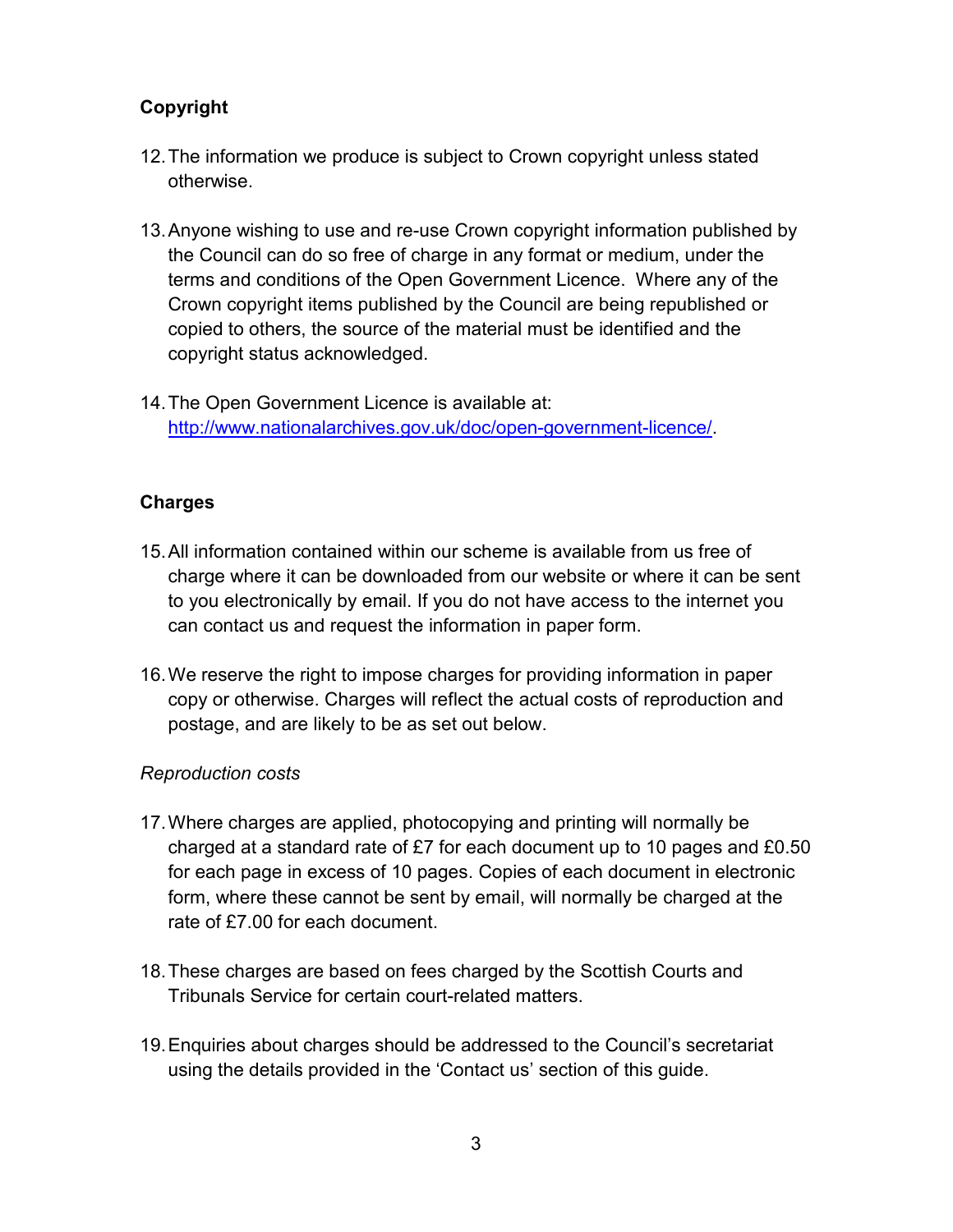20.Should a charge apply to the information you have requested you will be told about this at the time of your request and provided with the details of that charge and how it has been calculated. Any charges are payable in advance.

#### *Postage costs*

21.We will pass on postage charges to the requester at the cost to us of sending the information by first class post.

## **Contact us**

22.You can contact the Council's secretariat for advice and assistance with any aspect of the information contained within this guide, or for general enquiries, in the following ways:

Email: sentencingcouncil@scotcourts.gov.uk

Post: Scottish Sentencing Council Parliament House Parliament Square **Edinburgh** EH1 1RQ

Telephone: 0300 790 0006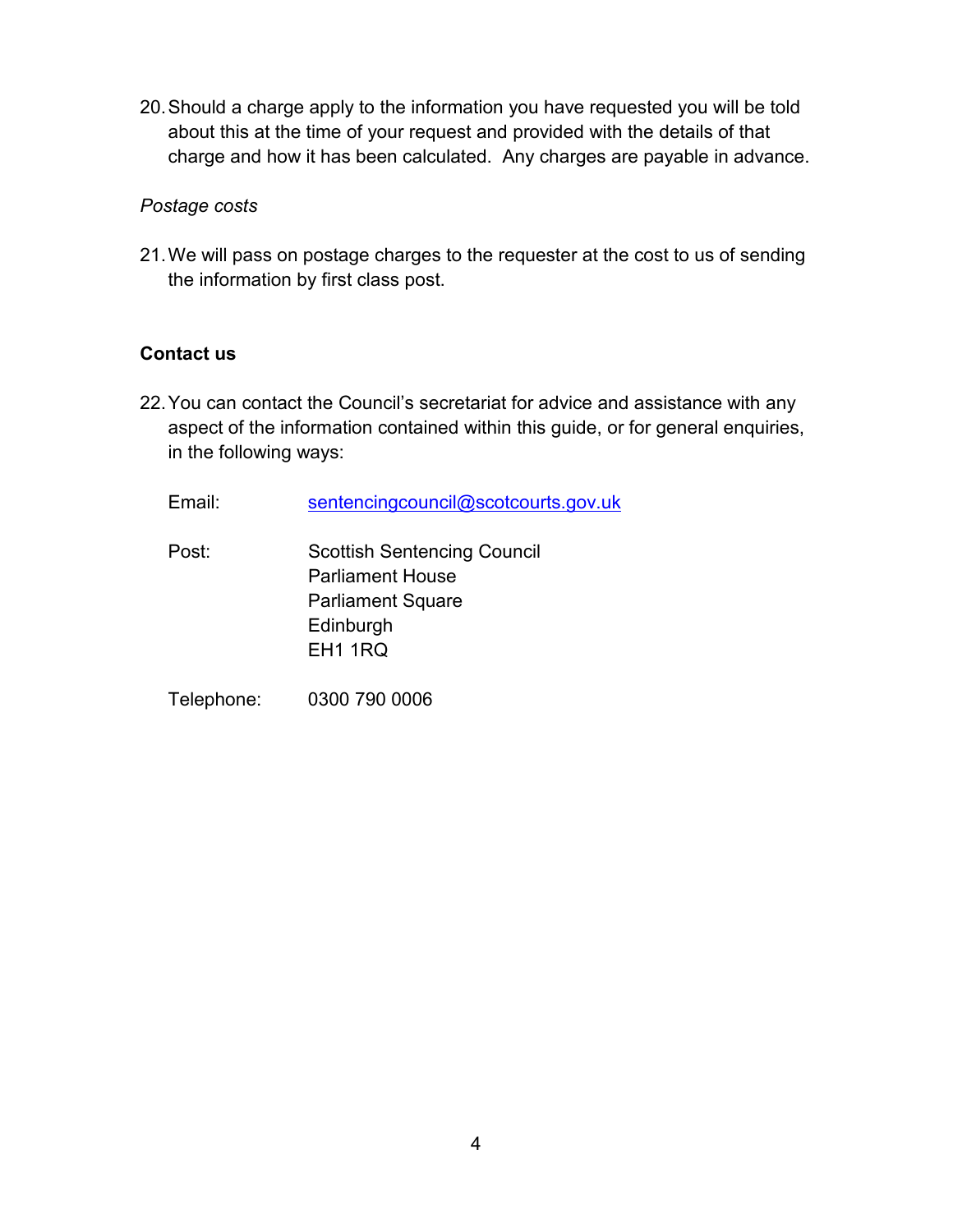# **THE CLASSES OF INFORMATION THAT WE PUBLISH**

We publish information that we hold within the following classes of information as prescribed in the Commissioner's Model Publication Scheme. Where the information is published online, links are provided to the relevant website page.

Once information is published under a class we will continue to make it available for the current and previous two financial years. Where information has been updated or superseded, only the current version will be available. You may request to see a previous version.

You can also ask for information we do not publish. Requests for information under FOISA should be made by post or email as detailed in the 'Contact us' section, or by completing our online [Freedom of Information Request Form.](https://www.scottishsentencingcouncil.org.uk/about-us/foi-request-form/)

The classes are:

- Class 1: About the authority
- Class 2: How we deliver our functions and services
- Class 3: How we take decisions and what we have decided
- Class 4: What we spend and how we spend it
- Class 5: How we manage our human, physical and information resources
- Class 6: How we procure goods and services from external providers
- Class 7: How we are performing
- Class 8: Our commercial publications
- Class 9: Our open data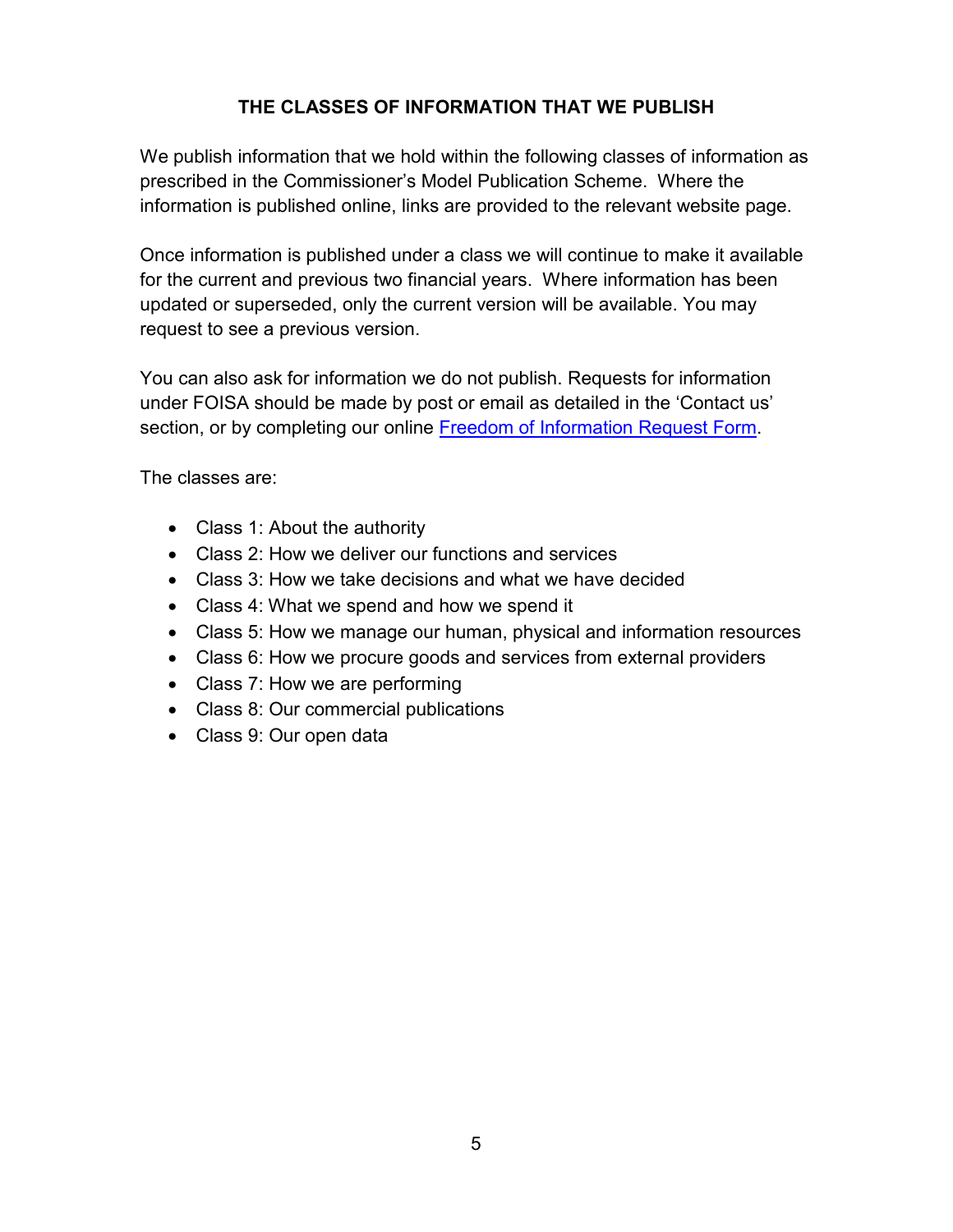# **CLASS 1:**

# **ABOUT THE AUTHORITY**

**Description:** information about the Council, who we are, where to find us, how to contact us, how we are managed, and our external relations.

# **Our enabling and related legislation**

- [The Criminal Justice and Licensing \(Scotland\) Act 2010](http://www.legislation.gov.uk/asp/2010/13/contents) ("the 2010 Act") established the Council.
- The Criminal Justice and Licensing (Scotland) Act 2010 (Commencement [No. 12\) Order 2015](http://www.legislation.gov.uk/ssi/2015/177/contents/made) established the Council as a legal entity on 7 May 2015.
- The Criminal Justice and Licensing (Scotland) Act 2010 (Commencement [No. 13\) and the Courts Reform \(Scotland\) Act 2014 \(Commencement No.](http://www.legislation.gov.uk/ssi/2015/336/pdfs/ssi_20150336_en.pdf)  [4\) Order 2015](http://www.legislation.gov.uk/ssi/2015/336/pdfs/ssi_20150336_en.pdf) brought the Council fully into being on 19 October 2015.
- The Scottish Sentencing Council (Procedure for Appointment of Members) [Regulations 2015](http://www.legislation.gov.uk/ssi/2015/225/contents/made) regulate the process for appointing judicial and legal members to the Council.
- [The Scottish Courts and Tribunals Service \(Administrative Support\)](http://www.legislation.gov.uk/ssi/2015/224/contents/made) [\(Specified Persons\) Order 2015](http://www.legislation.gov.uk/ssi/2015/224/contents/made) gives the Scottish Courts and Tribunals Service responsibility for providing, or ensuring the provision of, the property, services, and staff required for the purposes of the Council, under section 62(1)(h) of the [Judiciary and Courts \(Scotland\) Act 2008.](http://www.legislation.gov.uk/asp/2008/6/contents)
- The Criminal Justice and Licensing (Scotland) Act 2010 (Supplementary [Provision\) Order 2015](http://www.legislation.gov.uk/ssi/2015/388/made) gives the Scottish Courts and Tribunals Service power to make payment of expenses to Council members.
- [The Public Records \(Scotland\) Act 2011 \(Authorities\) Amendment Order](http://www.legislation.gov.uk/ssi/2015/335/contents/made)  [2015](http://www.legislation.gov.uk/ssi/2015/335/contents/made) makes the Council subject to Part 1 of the [Public Records \(Scotland\)](http://www.legislation.gov.uk/asp/2011/12/contents)  [Act 2011,](http://www.legislation.gov.uk/asp/2011/12/contents) which provides for the management of public records.
- [The Scottish Sentencing Council \(Submission of Business Plan\) Order](http://legislation.data.gov.uk/ssi/2016/55/introduction/made/data.htm?wrap=true)  [2016](http://legislation.data.gov.uk/ssi/2016/55/introduction/made/data.htm?wrap=true) sets the first submission day before which the Council was required to submit a three-year business plan to the Scottish Ministers.

# **About us**

- The [Council's statutory objectives and responsibilities](https://www.scottishsentencingcouncil.org.uk/about-us/aims-and-accountability)
- [Membership composition and current Council members](https://www.scottishsentencingcouncil.org.uk/about-us/membership/)
- [Secretariat team](https://www.scottishsentencingcouncil.org.uk/about-us/secretariat/)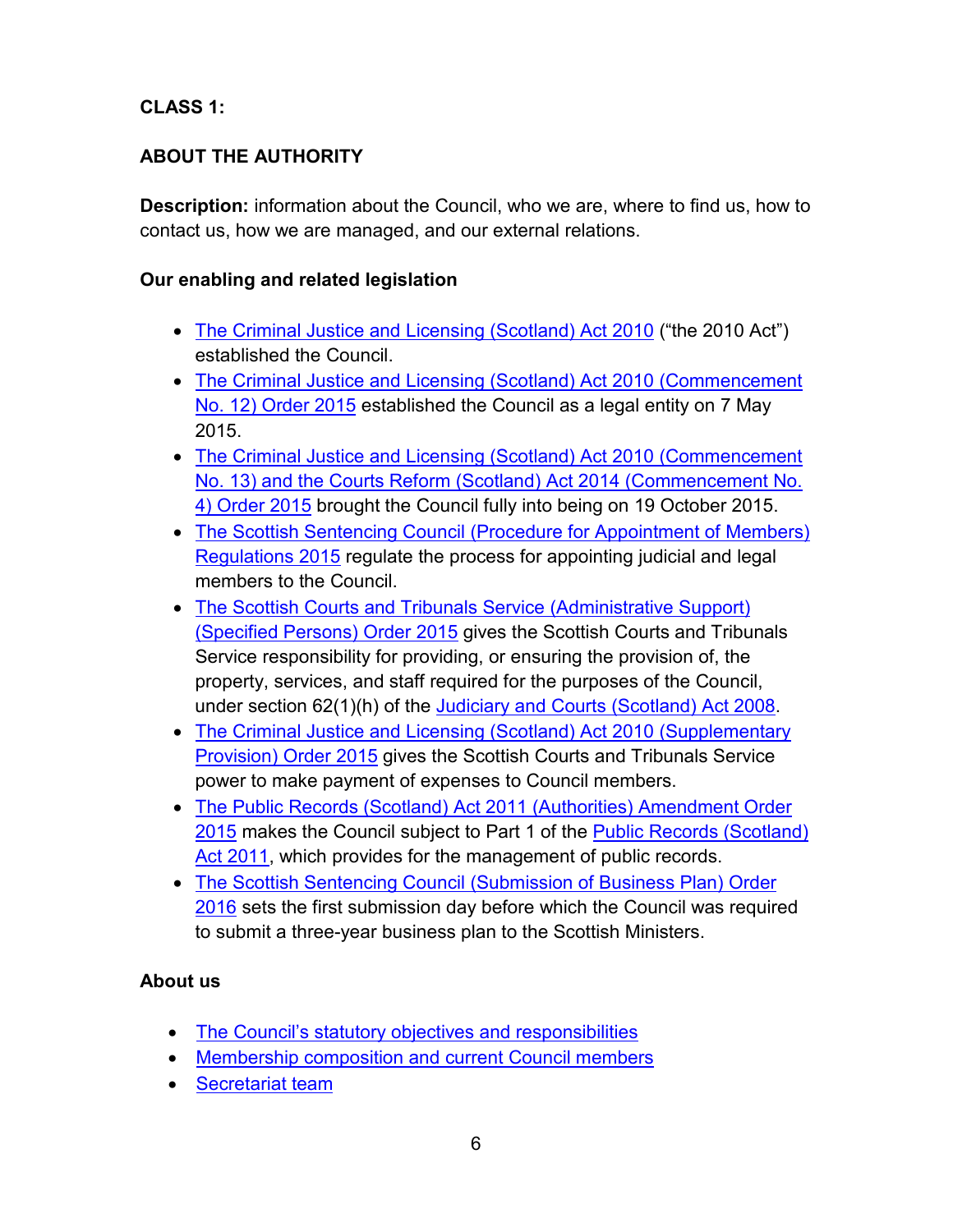## **Governance and accountability**

- [Accountability and reporting](https://www.scottishsentencingcouncil.org.uk/about-us/aims-and-accountability)
- [Expenses scheme for members](https://www.scottishsentencingcouncil.org.uk/media/2049/scottish-sentencing-council-expenses-scheme-for-members-updated-25-february-2020.pdf)
- [Our relationship with the Scottish Courts and Tribunals Service](https://www.scottishsentencingcouncil.org.uk/about-us/aims-and-accountability/how-we-fit-into-the-justice-system) (SCTS), [Scottish Parliament, and other bodies](https://www.scottishsentencingcouncil.org.uk/about-us/aims-and-accountability/how-we-fit-into-the-justice-system)
- [Our external procurement contracts](https://www.scottishsentencingcouncil.org.uk/about-us/aims-and-accountability/procurement-of-goods-and-services/) with a value over £25,000

#### **External relations and keeping others informed**

- [Contact us](https://www.scottishsentencingcouncil.org.uk/about-us/contact-us/)
- [Complaints](https://www.scottishsentencingcouncil.org.uk/complaints/)
- [News, blogs](https://www.scottishsentencingcouncil.org.uk/news-and-media) and media

# **CLASS 2:**

# **HOW WE DELIVER OUR FUNCTIONS AND SERVICES**

**Description**: information about our work, our strategies and policies for delivering our functions and services and information for our service users.

- [About the Scottish Sentencing Council's statutory objectives and](https://www.scottishsentencingcouncil.org.uk/about-us/aims-and-accountability)  [responsibilities](https://www.scottishsentencingcouncil.org.uk/about-us/aims-and-accountability)
- [Annual Report](https://www.scottishsentencingcouncil.org.uk/media/2172/scottish-sentencing-council-annual-report-2020-21.pdf)
- [Business Plan](https://www.scottishsentencingcouncil.org.uk/media/2177/scottish-sentencing-council-business-plan-2021-24.pdf)
- [About sentencing guidelines](https://www.scottishsentencingcouncil.org.uk/sentencing-guidelines/)

## **CLASS 3:**

# **HOW WE TAKE DECISIONS AND WHAT WE HAVE DECIDED**

**Description:** information about the decisions we take, how we make decisions and how we involve others.

## **Decision making**

- [Our Standing Orders](https://www.scottishsentencingcouncil.org.uk/media/2203/20211203-standing-orders-as-published-22-march-2022.pdf)
- Who we [consult on draft guidelines](https://www.scottishsentencingcouncil.org.uk/sentencing-guidelines/methodology/stage-4-consulting-on-the-guideline/)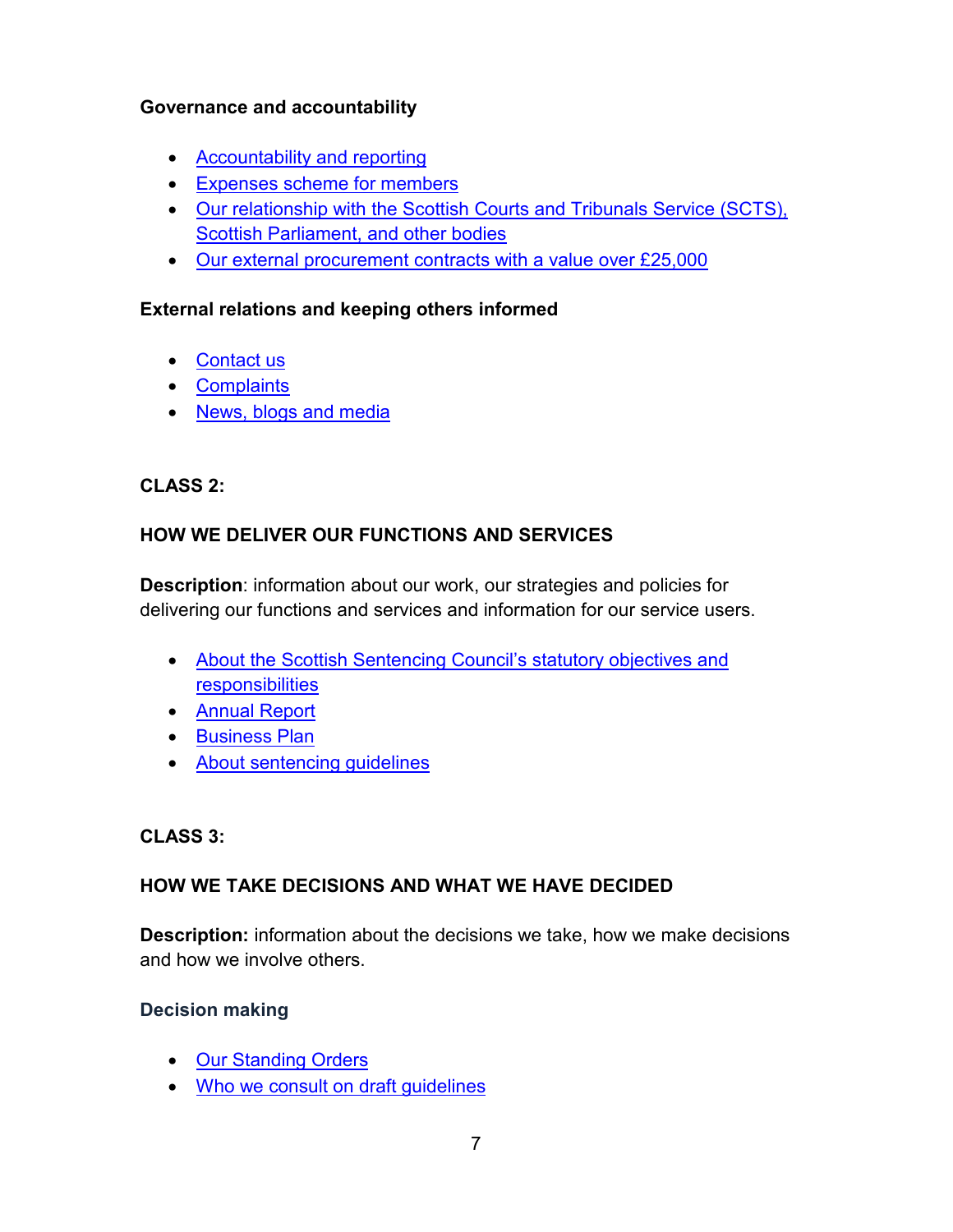- [Latest public consultations](https://www.scottishsentencingcouncil.org.uk/consultations/)
- How we assess [of the impact of guidelines](https://www.scottishsentencingcouncil.org.uk/sentencing-guidelines/methodology/stage-8-monitoring-and-review/)
- [Meeting dates](https://www.scottishsentencingcouncil.org.uk/about-us/meetings/)

### **What we have decided**

• [Agendas and Minutes of meetings](https://www.scottishsentencingcouncil.org.uk/about-us/meetings)

# **CLASS 4:**

# **WHAT WE SPEND AND HOW WE SPEND IT**

**Description:** information about our strategy for, and management of, financial resources (in sufficient detail to explain how we plan to spend public money and what has actually been spent).

23.The Council's Annual Report includes details on how the Council has spent its funds.

## **Funding and expenditure**

- [Our relationship with the Scottish Courts and Tribunals Service \(SCTS\)](https://www.scottishsentencingcouncil.org.uk/about-us/aims-and-accountability/how-we-fit-into-the-justice-system)
- [Our Standing Orders](https://www.scottishsentencingcouncil.org.uk/media/2203/20211203-standing-orders-as-published-22-march-2022.pdf)
- [Expenses scheme for members](https://www.scottishsentencingcouncil.org.uk/media/2049/scottish-sentencing-council-expenses-scheme-for-members-updated-25-february-2020.pdf)
- [Annual Report](https://www.scottishsentencingcouncil.org.uk/media/2172/scottish-sentencing-council-annual-report-2020-21.pdf)
- [Business Plan](https://www.scottishsentencingcouncil.org.uk/media/2177/scottish-sentencing-council-business-plan-2021-24.pdf)

## **CLASS 5:**

# **HOW WE MANAGE OUR HUMAN, PHYSICAL AND INFORMATION RESOURCES**

**Description:** information about how we manage the human, physical and information resources of the Council.

## **Our resources**

24.Administrative and secretariat support, including staff and accommodation, is provided to the Council by the SCTS. For information on our relationship with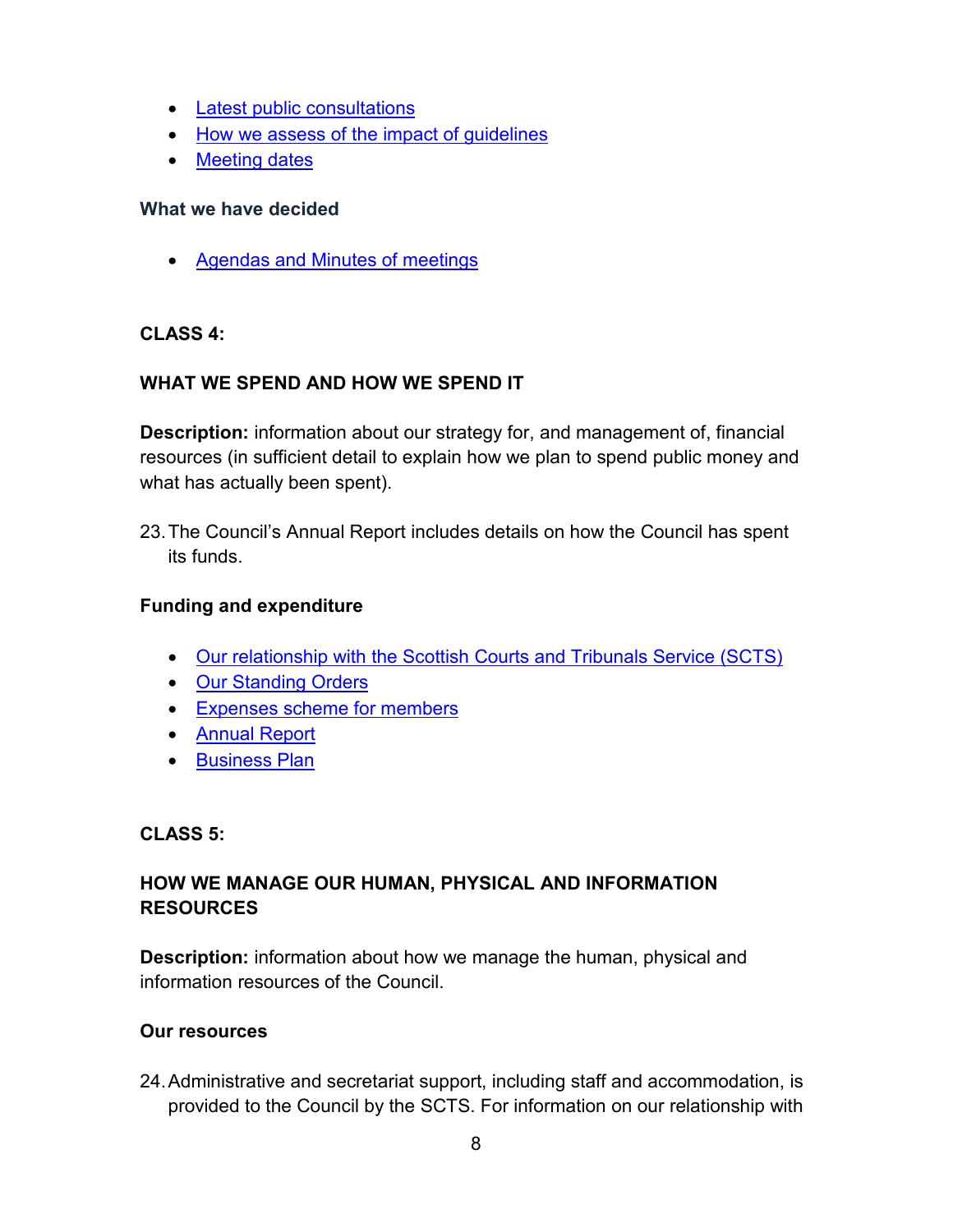the SCTS, please see [here.](https://www.scottishsentencingcouncil.org.uk/about-us/aims-and-accountability/how-we-fit-into-the-justice-system) SCTS policies related to this class of information include the SCTS People Strategy, Annual People Scorecard, Digital Strategy and Annual Report. These documents are available via the SCTS Reports [and Data portal.](https://www.scotcourts.gov.uk/about-the-scottish-court-service/reports-data)

#### **Information**

- **[Privacy policy](https://www.scottishsentencingcouncil.org.uk/privacy/)**
- [Cookies policy](https://www.scottishsentencingcouncil.org.uk/cookies/)

# **Records**

25.The Council's approach to managing its records is set out in an annex to the [SCTS Records Management Plan,](https://www.scotcourts.gov.uk/docs/default-source/aboutscs/contact-us/freedom-of-information/record_management_plan_january_2021.pdf?sfvrsn=4) and is available via the following link:

• [Scottish Sentencing Council -](https://www.scotcourts.gov.uk/docs/default-source/aboutscs/contact-us/freedom-of-information/annex_i5_scottish_sentencing_council_records_management_revised_dec_2020.pdf?sfvrsn=4) Records Management

# **CLASS 6:**

# **HOW WE PROCURE GOODS AND SERVICES FROM EXTERNAL PROVIDERS**

**Description:** information about how we procure goods and services and our contracts with external providers.

## **Procurement**

- 26.As the SCTS provides administrative and staffing support to the Council, all procurement tenders are carried out in accordance with SCTS procurement policies.
- 27.Information on past, future or current tenders along with contract awards above £50,000 are published by the SCTS on the **Public Contracts Scotland** [Portal.](https://www.publiccontractsscotland.gov.uk/search/Search_AuthProfile.aspx?ID=AA00396)
- 28. Contracts awarded with a value above £25,000 are [published](https://www.scottishsentencingcouncil.org.uk/about-us/aims-and-accountability/procurement-of-goods-and-services/) on the Council's website.